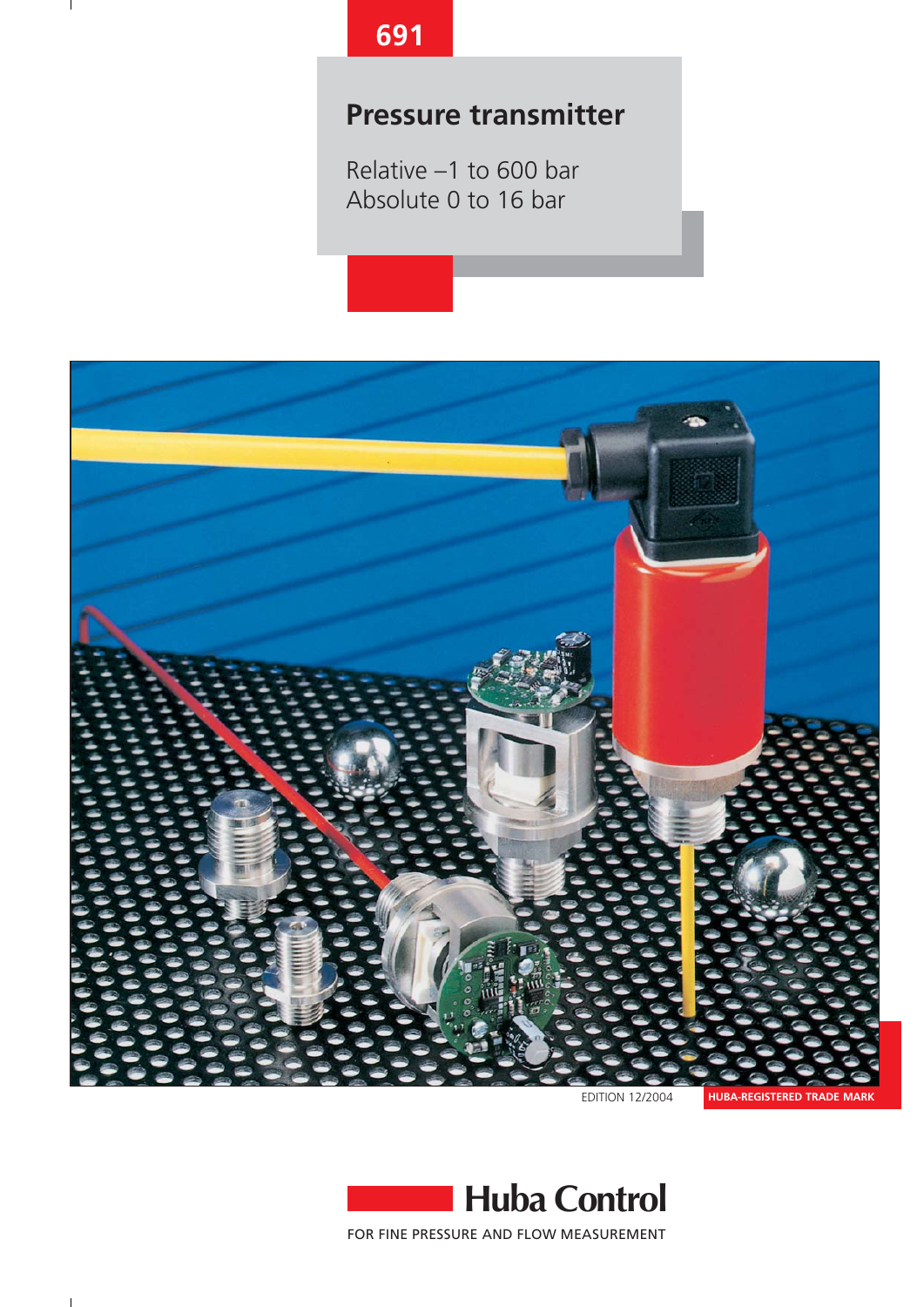

# Technical overview

The pressure transmitter of type series 691 with unique and for the last 10 years used in millions of applications ceramic technology, features calibrated and amplified sensor signals which are available as standardized voltage or current outputs.

Various application-specific pressure and electrical connections can be provided.



# Legend to cross-section drawing

- 1 Connection fitting
- 2 Seals<br>3 Cerar
- Ceramic element
- 4 Cover

# The distinct advantages

- Very low temperature sensitivity
- High resistance to extreme temperatures
- No mechanical aging
- No mechanical creepage
- Individual applications due to modular system

## Pressure ranges

Absolute pressure, Relative pressure (Gauge) (differential measurement of pressure relative to ambient pressure) See order code selection table

### Overload

2 x Measuring range (fs)

### Rupture pressure

3 x Measuring range (fs)

# **Accuracy**

| Total of linearity, hysteresis<br>and repeatability        | $< +/- 0.3\%$ fs |
|------------------------------------------------------------|------------------|
| Zero point residual voltage<br>Zero point residual current | $< 50$ mV        |
| at version 0 - 20 mA                                       | $<$ 150 $\mu$ A  |

# Materials of housing in contact with the medium

Ceramic / Inox 1.4305 (Ceramic / PVDF on request)

Sealing material: optionally FPM, EPDM, NBR, silicone according to order code selection table

### Application temperature

| Medium and                                   |             |
|----------------------------------------------|-------------|
| ambient temperature                          | $-15+80$ °C |
| Medium and ambient temperature $-40$ °C only |             |

with CR seal and on request

# Temperature influences

| TC zero point  | $< +/- 0.03\%$ fs/K       |
|----------------|---------------------------|
| TC sensitivity | $< +/- 0.015\%$ fs/K typ. |

Load cycle  $< 50$  Hz

# Dynamic response

Suitable for static and dynamic measurements.<br>Response time:  $<$  5 ms Response time:

# Pressure connections

Inside thread G 1/4 Outside thread, connection fitting sealed at front or at back (option)

## Weight

| <b>VVCIVIIL</b>     |                  |
|---------------------|------------------|
| Inside thread G 1/4 | 200q             |
| Outside thread      |                  |
| G 1/8 / 7/16-20 UNF | 212q             |
| G 1/4 / 1/4-18 NPT  | 245q             |
| G 1/2 / 1/2-14 NPT  | 280 <sub>a</sub> |
|                     |                  |

### Installation arrangement Unrestricted

| Signal       | Power supply   |
|--------------|----------------|
| $0 - 10 V$   | $18 - 33$ VDC  |
|              | 24 VAC +/- 15% |
|              | 3 wire cable   |
| $4 - 20$ mA  | $11 - 33$ VDC  |
|              | 2-wire cable   |
| $0 - 5$ Volt | $11 - 33$ VDC  |
|              | 24 VAC +/- 15% |
|              | 3-wire cable   |

Short circuit-proof and protected against polarity reversal. Each connection against other with max. +/- supply voltage. Frequency output on request. Switching output, see type 615.

# Load<br> $0 - 1$

| .           |                                      |  |
|-------------|--------------------------------------|--|
| $0 - 10 V$  | $>10k$ Ohm                           |  |
| $4 - 20$ mA | $\leq$ supply voltage – 11 V $[Ohm]$ |  |
|             | 0.02A                                |  |

### Load

| With max. signal output |  |                   |
|-------------------------|--|-------------------|
| $0 - 10 V$              |  | < 5mA             |
| $4 - 20$ mA             |  | $< 20 \text{ mA}$ |

# Electrical connections / Protection standard

Cable 1.5 meters, IP 67 or IP 65 Round plug connector DIN 41524, 3-pole, IP 65 Connector DIN EN 175301-803-A, IP 65

### Electromagnetic compatibility

EMC-Behavior see on the back. «Germanischer Lloyd» certification on request.

## Calibration by customer

Adjustable versions (zero point/slope approx. +/- 10%) only with IP versions.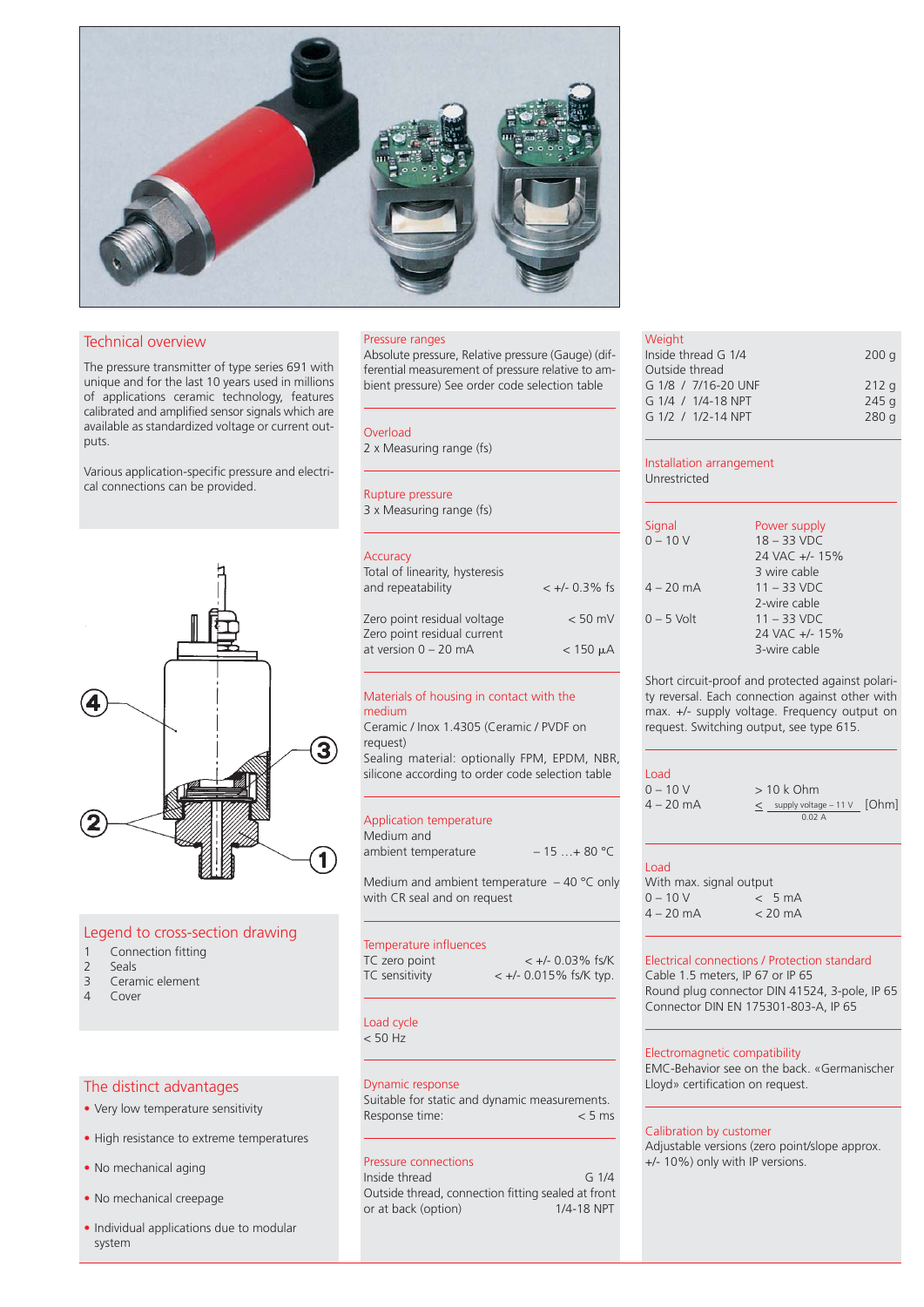

| Order code selection table          | 691.                                                                                                |                | x x x x x x x x x       |                |                |                |                |                |                |   |
|-------------------------------------|-----------------------------------------------------------------------------------------------------|----------------|-------------------------|----------------|----------------|----------------|----------------|----------------|----------------|---|
| Relative pressure                   |                                                                                                     | 9              |                         |                |                |                |                |                |                |   |
| Absolute pressure                   |                                                                                                     | 5              |                         |                |                |                |                |                |                |   |
| Pressure ranges <sup>1</sup>        | $-1+$<br>0<br>bar                                                                                   | 9              | $\mathbf 0$             | 0              |                |                |                |                |                |   |
|                                     | $-1 +$<br>0.6<br>bar                                                                                | 9              | $\mathsf{O}\xspace$     | $\mathbf{1}$   |                |                |                |                |                |   |
|                                     | $-1 +$<br>$\mathbf{1}$<br>bar                                                                       | 9              | $\mathbf{0}$            | $\overline{2}$ |                |                |                |                |                |   |
|                                     | 1.5<br>$-1+$<br>bar                                                                                 | 9              | $\mathsf{O}\xspace$     | $\overline{3}$ |                |                |                |                |                |   |
|                                     | 3<br>$-1+$<br>bar                                                                                   | 9              | $\mathbf 0$             | $\overline{4}$ |                |                |                |                |                |   |
|                                     | 5<br>$-1 +$<br>bar                                                                                  | 9              | $\mathsf{O}\xspace$     | 5              |                |                |                |                |                |   |
|                                     | 9<br>$-1 +$<br>bar                                                                                  | 9              | $\mathsf{O}\xspace$     | 6              |                |                |                |                |                |   |
|                                     | $0 +$<br>0.3<br>bar (Absolut TCO $+/-$ 0.05% fs/K)                                                  |                | $\overline{2}$          | 6              |                |                |                |                |                |   |
|                                     | bar (Absolut TCO $+/-$ 0.05% fs/K)<br>$0$ +<br>0.6                                                  |                | $\mathbf{1}$            | $\mathbf 0$    |                |                |                |                |                |   |
|                                     | $0 +$<br>$\mathbf{1}$<br>bar                                                                        |                | $\mathbf{1}$            | $\mathbf{1}$   |                |                |                |                |                |   |
|                                     | 1.6<br>$0$ +<br>bar                                                                                 |                | $\mathbf{1}$            | $\overline{2}$ |                |                |                |                |                |   |
|                                     | $0 +$<br>2.5<br>bar                                                                                 |                | $\mathbf{1}$            | $\overline{4}$ |                |                |                |                |                |   |
|                                     | $0 +$<br>$\overline{4}$<br>bar                                                                      |                | $\mathbf{1}$            | 5              |                |                |                |                |                |   |
|                                     | $0$ +<br>6<br>bar                                                                                   |                | $\mathbf{1}$            | $\overline{7}$ |                |                |                |                |                |   |
|                                     | $0 +$<br>10<br>bar                                                                                  |                | 3                       | $\mathbf 0$    |                |                |                |                |                |   |
|                                     | $0 +$<br>16<br>bar                                                                                  |                | $\overline{\mathbf{3}}$ | 1              |                |                |                |                |                |   |
|                                     | $0$ +<br>25<br>bar                                                                                  | 9              | $\overline{3}$          | $\overline{2}$ |                |                |                |                |                |   |
|                                     | $0$ +<br>40<br>bar                                                                                  | 9              | 3                       | 3              |                |                |                |                |                |   |
|                                     | 60<br>$0$ +<br>bar                                                                                  | 9              | $\overline{4}$          | 0              |                |                |                |                |                |   |
|                                     | $0 + 100$<br>bar                                                                                    | 9              | $\overline{4}$          | $\mathbf{1}$   |                |                |                |                |                |   |
|                                     | $0 + 160$<br>bar                                                                                    | $\overline{9}$ | $\overline{4}$          | $\overline{2}$ |                |                |                |                |                |   |
|                                     | $0 + 250$<br>bar                                                                                    | $\overline{9}$ | $\overline{4}$          | 3              |                |                |                |                |                |   |
|                                     | $0 + 400$<br>bar only seal FPM                                                                      | 9<br>9         | 5<br>5                  | $\overline{4}$ | 0              |                |                |                |                |   |
|                                     | bar only seal FPM (overpressure max. 1 000 bar)<br>$0 + 600$<br>Fullscale signal at these pressures |                |                         | 5              | 0              |                |                |                |                |   |
| Sealing materials <sup>2</sup>      | Fluoro-elastomer<br><b>FPM</b>                                                                      |                |                         |                | 0              |                |                |                |                |   |
|                                     | EPDM Ethylene propylene                                                                             |                |                         |                | $\mathbf{1}$   |                |                |                |                |   |
|                                     | Butadiene-acrilic nitrile-caoutchouc<br>NBR                                                         |                |                         |                | $\overline{2}$ |                |                |                |                |   |
|                                     | MVQ Silicone polymer                                                                                |                |                         |                | 3              |                |                |                |                |   |
| Calibration                         | Factory calibrated                                                                                  |                |                         |                |                | $\mathbf 0$    |                |                |                |   |
|                                     | Factory calibrated with adjustable zero point and slope (only IP 65)                                |                |                         |                |                | $\mathbf{1}$   |                |                |                |   |
|                                     | $0 - 5V$                                                                                            |                |                         |                |                |                | $\mathbf 0$    |                |                |   |
| Outputs and power supply            | 11 - 33 VDC/24 VAC +/-15%<br>3-wire cable<br>$0 - 10V$<br>18 - 33 VDC/24 VAC +/-15%<br>3-wire cable |                |                         |                |                |                | 1              |                |                |   |
|                                     | $4 - 20$ mA<br>11-33 VDC<br>2-wire cable                                                            |                |                         |                |                |                | $\overline{7}$ |                |                |   |
|                                     |                                                                                                     |                |                         |                |                |                |                |                |                |   |
| Electrical connections <sup>3</sup> | IP 65<br>Cable, 1.5 m, Pg 7                                                                         |                |                         |                |                |                |                | $\mathbf 0$    |                |   |
|                                     | IP 67<br>Cable, 1.5 m, Pg 7                                                                         |                |                         |                |                |                |                | $\overline{2}$ |                |   |
|                                     | Connector DIN EN 175301-803-A<br>IP 65                                                              |                |                         |                |                |                |                | 1              |                |   |
|                                     | IP 65<br>Round plug connector, DIN 41524, 3 pole                                                    |                |                         |                |                |                |                | 3              |                |   |
| Pressure connections <sup>4</sup>   | Inside thread<br>Fig. 1 (no pressure tip orifice possible)<br>G 1/4                                 |                |                         |                |                |                |                |                | 0              |   |
|                                     | G 1/8 ( 250 bar) Fig. 2 sealed at front<br>Outside thread                                           |                |                         |                |                |                |                |                | $\mathbf{1}$   |   |
|                                     | G 1/4<br>Fig. 2 sealed at front<br>Outside thread                                                   |                |                         |                |                |                |                |                | $\overline{2}$ |   |
|                                     | $G$ 1/2<br>Fig. 3 sealed at front<br>Outside thread                                                 |                |                         |                |                |                |                |                | 3              |   |
|                                     | 7/16-20 UNF<br>Fig. $4$<br>Outside thread                                                           |                |                         |                |                |                |                |                | 4              |   |
|                                     | Fig. 5<br>Outside thread<br>1/4-18 NPT                                                              |                |                         |                |                |                |                |                | 5              |   |
|                                     | Outside thread<br>1/2-14 NPT<br>Fig. 6                                                              |                |                         |                |                |                |                |                | 6              |   |
|                                     | Outside thread<br>G 1/8 ( 250 bar) Fig. 7 sealed at back (NBR)                                      |                |                         |                |                |                |                |                | 7              |   |
|                                     | Outside thread<br>G 1/4<br>Fig. 7 sealed at back (NBR)                                              |                |                         |                |                |                |                |                | 8              |   |
|                                     | $G$ 1/2<br>Outside thread<br>Fig. 8 sealed at back (NBR)                                            |                |                         |                |                |                |                |                | 9              |   |
|                                     |                                                                                                     |                |                         |                |                |                |                |                |                |   |
| Housing material                    | Inox with pressure tip orifice (standard from 100 bar)3                                             |                |                         |                |                |                |                |                |                |   |
|                                     | Inox, free of oil and grease (only seal FPM, not compound filled)                                   |                |                         |                |                |                |                |                |                | 5 |
| <b>Accessories</b>                  | Female connector DIN EN 175301-803-A with seal (IP 65 when installed and latched)                   |                | 0                       | 3              | 5              | 1              | $\Omega$       |                |                |   |
|                                     | Round plug connector (coupling socket) DIN 41524                                                    | 1              | 0                       | 3              | 5              | $\overline{2}$ | $\overline{4}$ |                |                |   |
|                                     | Mounting bracket                                                                                    | 1              | $\mathbf 0$             | $\overline{4}$ | 9              | 5              | $\overline{4}$ |                |                |   |
|                                     | Test certificate                                                                                    | 1              | $\Omega$                | $\overline{4}$ | 5              | 5              | $\mathbf{1}$   |                |                |   |

1 Other pressure ranges on request<br>2 According to ISO standard R 1629, other sealing materials on request<br>3 Without female connector<br>4 Other pressure connections on request